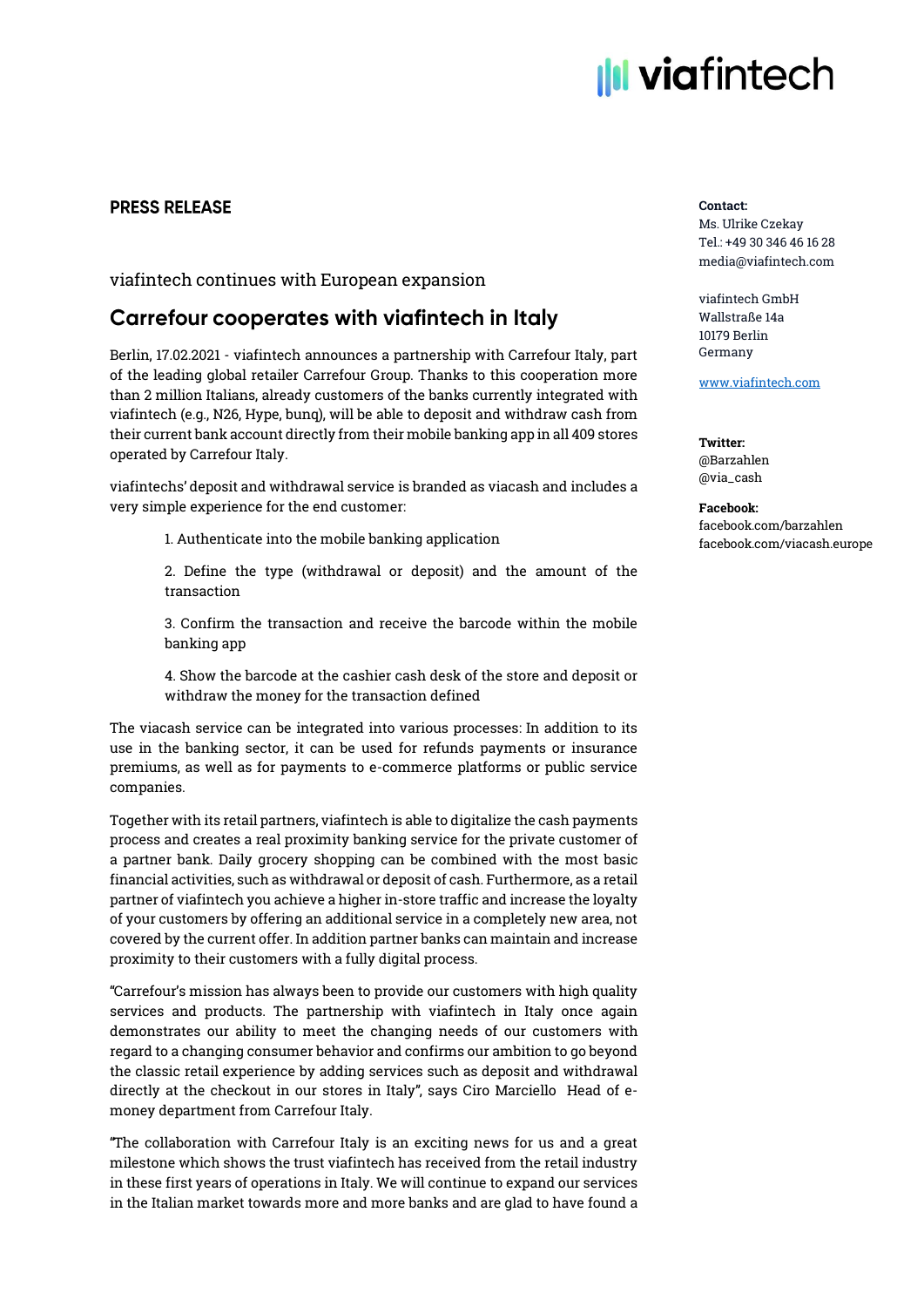

### strong partner in Carrefour with whom we can grow in the future", comments Flavio De Laurentis, General Manager Italy of viafintech.

#### About viafintech (former Cash Payment Solutions GmbH)

viafintech digitally connects retailers, corporations and consumers through its platform to offer digital financial and value-added services. Our powerful API connects corporations with more than 20,000 retail partner stores in Europe such as REWE, Rossmann, PENNY, BILLA, SBB, PAM and dm and ensures a smooth and fully automated interaction between all parties.

The unique viafintech payment infrastructure enables various services like cash-based banking services such as withdrawals, deposits and money transfers, cashless payment methods, prepaid solutions such as giftcards and many more. viafintech is known for its brands Barzahlen/viacash in Germany and Austria as well as viacash in Switzerland, Italy, Greece and Spain. The company was founded in 2011 in Germany (as Cash Payment Solutions GmbH) and is managed by Achim Bönsch, Sebastian Seifert, Junichi Takemura and Andreas Veller.

#### Contact:

Ms. Ulrike Czekay Tel.: +49 30 346 46 16 28 media@viafintech.com

viafintech GmbH Wallstraße 14a 10179 Berlin Germany

[www.viafintech.com](http://www.viafintech.com/)

Twitter: @Barzahlen @via\_cash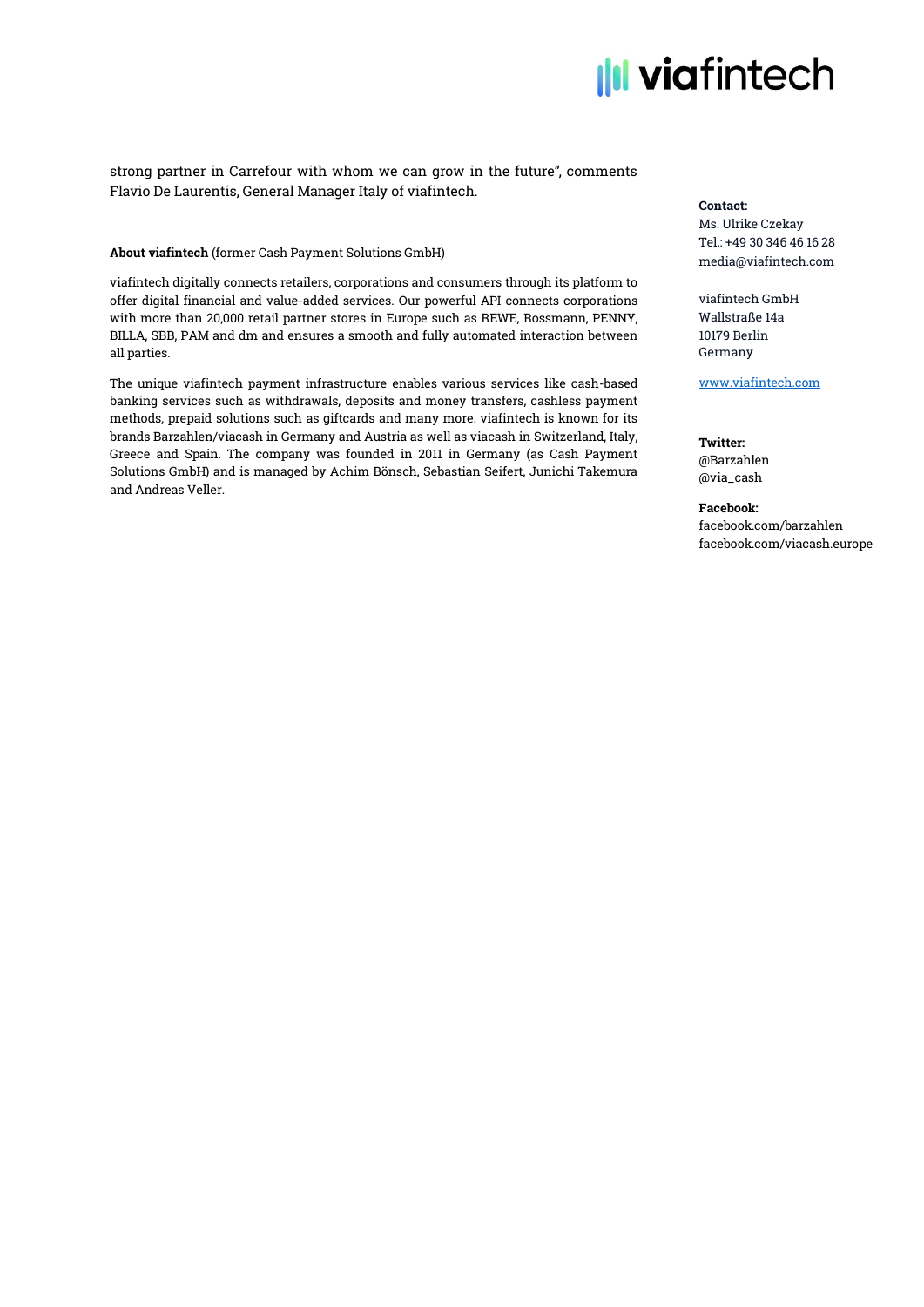

## **PRESSEMITTEILUNG**

viafintech expandiert weiter in Europa

# **Carrefour schließt eine Kooperation mit viafintech** in Italien

Berlin, 17.02.2021 – viafintech gibt die Zusammenarbeit mit Carrefour Italien, Teil der international agierenden Carrefour Group, bekannt.

Dank der Kooperation haben mehr als 2 Millionen Menschen in Italien, die Kunde einer viacash Partnerbank (z.B. N26, Hype, bunq) sind, die Möglichkeit, Bargeld von ihrem Bankkonto abzuheben oder darauf einzuzahlen. Der Service kann direkt in der bankeigenen App ausgewählt und in 409 Filialen von Carrefour Italien genutzt werden.

viafintech's Ein- und Auszahlungsservice, für Endkunden auch bekannt als Barzahlen/viacash, ist für den Kunden schnell und einfach:

> 1. In der Banking App teilnehmender Partnerbanken zwischen Ein- oder Auszahlung wählen und den gewünschten Betrag festlegen.

> 2. Transaktion bestätigen und Barcode von der Banking App erzeugen lassen.

> 3. Den Barcode vom Kassenpersonal in der Partnerfiliale scannen lassen und den gewählten Betrag ein- oder auszahlen.

Neben der Nutzung im Bankenbereich kann das Barzahlen/viacash Produkt auch für Rechnungszahlungen (z.B. im Bereich der Versicherungen, Telekommunikation uvm.), Gutschriftenauszahlung sowie die Bezahlung von Online-Bestellungen eingesetzt werden.

Gemeinsam mit seinen Handelspartnern schafft es viafintech, den Bargeldzahlungsprozess zu digitalisieren und für Privatkunden einer Partnerbank einen praktischen und wohnortnahen Bankingservice zu ermöglichen. Der tägliche Lebensmitteleinkauf kann mit den grundlegendsten Finanzaktivitäten, wie dem Abheben oder Einzahlen von Bargeld, kombiniert werden. Darüber hinaus erreichen Handelspartner von viafintech eine höhere Kundenfrequenz und steigern die Loyalität Ihrer Kunden, indem Sie einen zusätzlichen Service anbieten. Auch die Partnerbanken können durch den digitalen Prozess die Nähe zu ihren Kunden erhalten und erhöhen.

"Die Mission von Carrefour war es schon immer, unseren Kunden qualitativ hochwertige Dienstleistungen und Produkte anzubieten. Die Partnerschaft mit viafintech in Italien zeigt einmal mehr unsere Fähigkeit, die Bedürfnisse unserer Kunden im Hinblick auf ein sich veränderndes Konsumverhalten zu erfüllen. Dies beweist unsere Ambition, über das klassische Einzelhandelserlebnis hinaus zu expandieren, indem wir Dienstleistungen wie Ein- und Auszahlungen direkt

#### Contact:

Ms. Ulrike Czekay Tel.: +49 30 346 46 16 28 media@viafintech.com

viafintech GmbH Wallstraße 14a 10179 Berlin Germany

[www.viafintech.com](http://www.viafintech.com/)

Twitter: @Barzahlen @via\_cash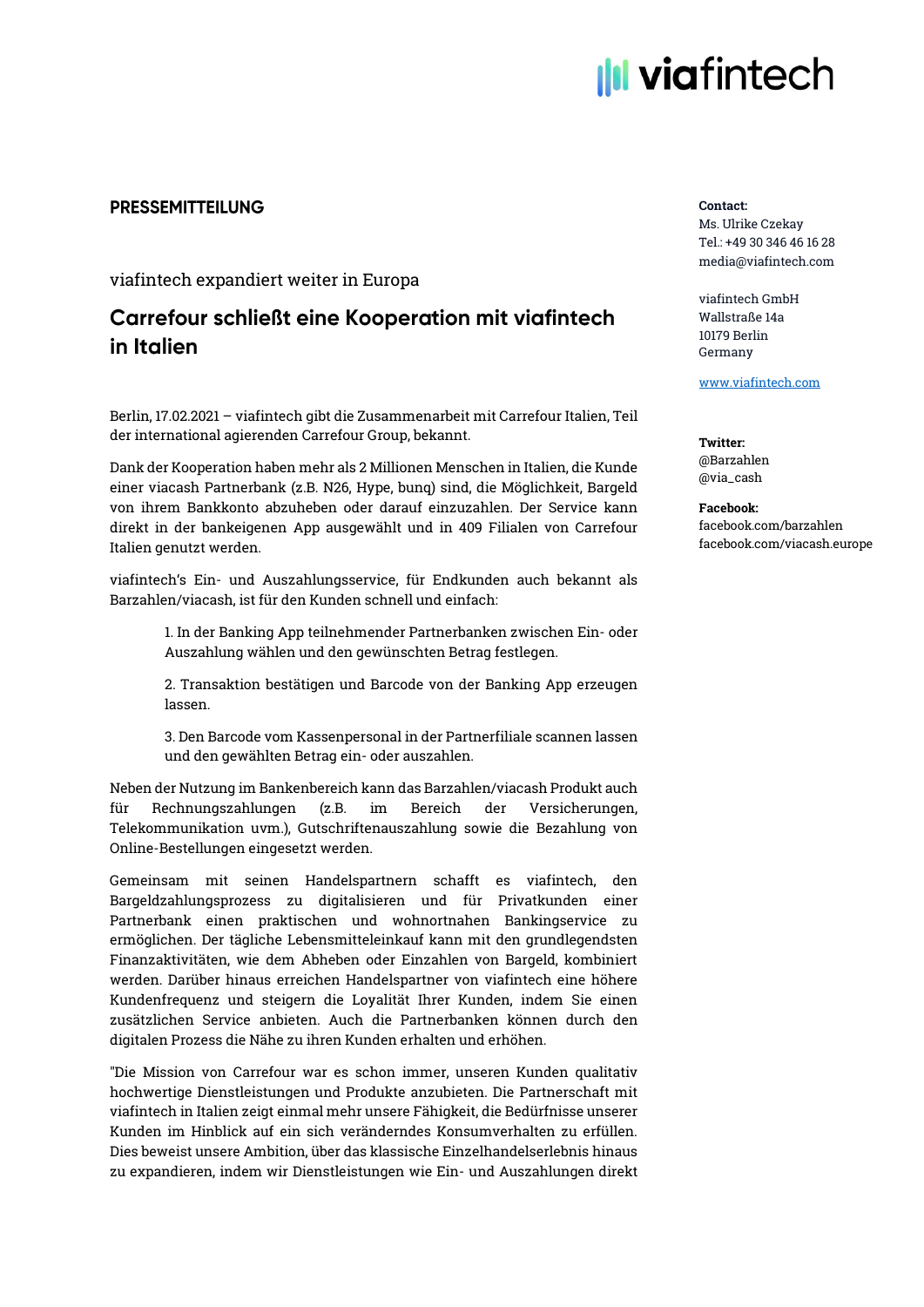

in die Kasse unserer Filialen in Italien integrieren", sagt Ciro Marciello, Head of E-Money Department von Carrefour Italien.

"Die Zusammenarbeit mit Carrefour Italien ist eine aufregende Neuigkeit für uns und ein großer Meilenstein. Sie betont das Vertrauen, das viafintech in den ersten Jahren der Geschäftstätigkeit in Italien vom Einzelhandel entgegengebracht wurde. Wir werden unsere Dienstleistungen auf dem italienischen Markt auf immer mehr Banken ausweiten und freuen uns, mit Carrefour einen starken Partner gefunden zu haben, mit dem wir in Zukunft wachsen können", kommentiert Flavio De Laurentis, General Manager Italien von viafintech.

#### Über viafintech (vormals Cash Payment Solutions GmbH)

viafintech verbindet Einzelhändler, Unternehmen und Verbraucher über seine Plattform, um digitale Finanz- und Mehrwertdienste anzubieten. Unsere leistungsstarke API verbindet Unternehmen mit mehr als 20.000 Handelspartnerfilialen in Europa wie REWE, Rossmann, PENNY, BILLA, SBB, PAM und dm und sorgt für eine reibungslose und vollautomatisierte Interaktion zwischen allen Parteien. Die einzigartige viafintech-Zahlungsinfrastruktur ermöglicht verschiedene Services wie Abhebungen und Einzahlungen von Bargeld, Bezahlung von Rechnungen, Auszahlung von Gutschriften, bargeldlose Bezahlmethoden, Prepaid-Lösungen wie Geschenkkarten und vieles mehr.

viafintech ist bekannt für seine Marken Barzahlen/viacash in Deutschland und Österreich sowie viacash in der Schweiz, Italien, Griechenland und Spanien. Das Unternehmen wurde 2011 in Deutschland (als Cash Payment Solutions GmbH) gegründet und wird von Achim Bönsch, Sebastian Seifert, Junichi Takemura und Andreas Veller geführt.

#### Contact:

Ms. Ulrike Czekay Tel.: +49 30 346 46 16 28 media@viafintech.com

viafintech GmbH Wallstraße 14a 10179 Berlin Germany

[www.viafintech.com](http://www.viafintech.com/)

Twitter: @Barzahlen @via\_cash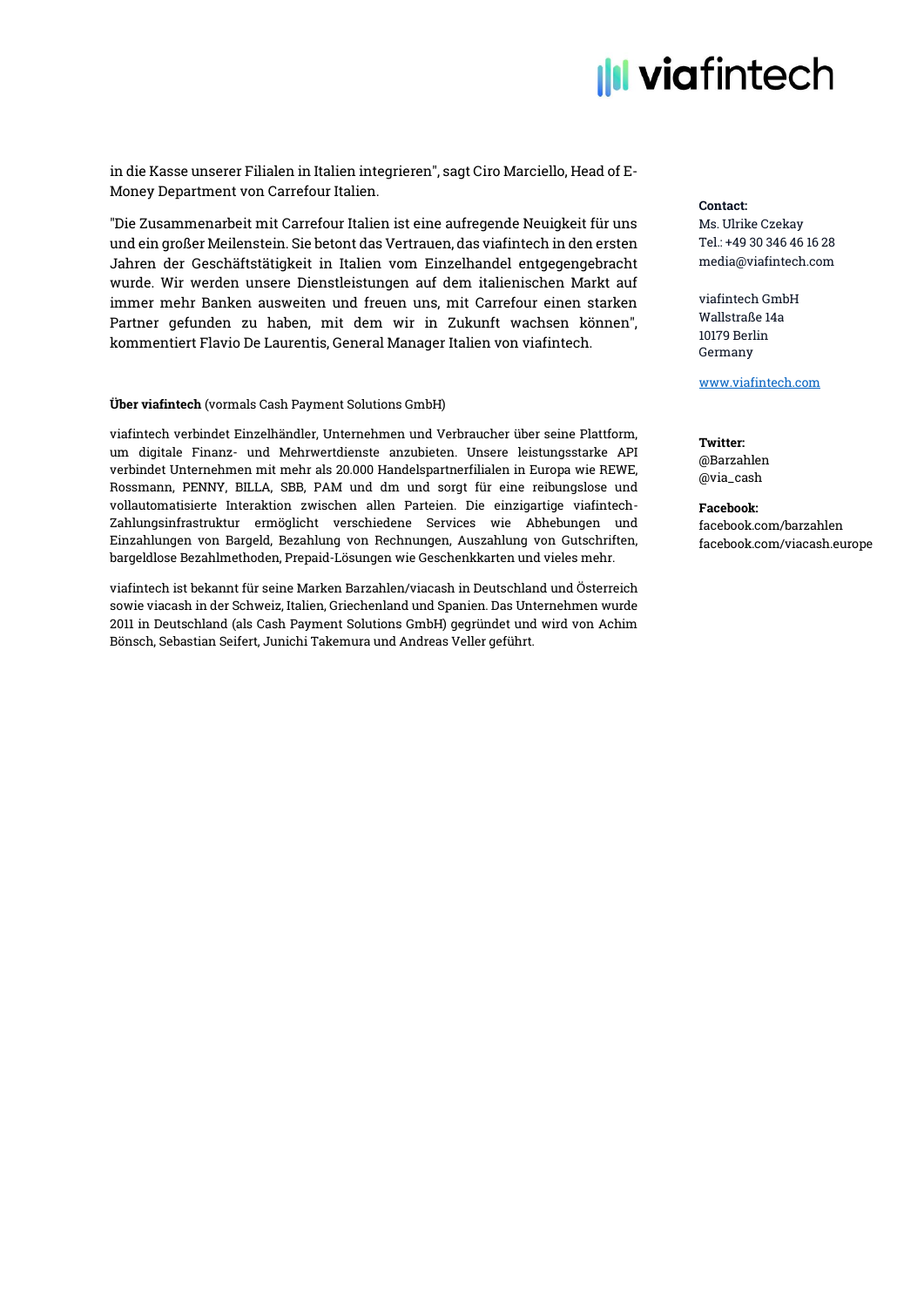# **Ill viafintech**

## Comunicato Stampa

Grazie alla partnership con Carrefour Italia, la rete italiana di viafintech si estende ulteriormente

# Da oggi, i clienti potranno depositare e prelevare denaro dal loro conto corrente nei 409 negozi a gestione diretta di Carrefour in Italia

viafintech, operatore della principale infrastruttura digitale di deposito e prelievo contanti in Europa, annuncia la propria partnership con Carrefour Italia, parte del gruppo francese Carrefour, tra i leader mondiali nella grande distribuzione.

Grazie a questo accordo di collaborazione, oltre 2 milioni di italiani, già clienti delle banche attualmente integrate con viafintech e operanti in Italia (e.g., N26, Hype, bunq) potranno depositare e prelevare contanti dal proprio conto corrente direttamente dalla propria applicazione di mobile banking in tutti i 409 negozi a gestione diretta Carrefour Italia.

Il servizio di deposito e prelievo è conosciuto come viacash per i consumatori finali e presenta una modalità di utilizzo molto semplice:

- 1. Il cliente accede alla propria applicazione di mobile banking
- 2. Definisce il tipo (*prelievo o deposito*) e l'ammontare della transazione
- 3. Conferma la transazione e visualizza il codice a barre all'interno dell'app della sua banca
- 4. Mostra il codice a barre alla cassa del supermercato e effettua il deposito o il prelievo di contante per l'importo definito

Il servizio viacash può anche essere integrato in tutti i processi che necessitino di erogazione o incasso di denaro contante. Per esempio, oltre al suo utilizzo nel settore bancario, viacash può essere utilizzato per i pagamenti di rimborsi o premi assicurativi, così come per i pagamenti su piattaforme di e-commerce o società di servizi pubblici.

viafintech insieme ai suoi retail partner è in grado di digitalizzare il processo di pagamento e erogazione contanti offrendo ai clienti un vero e proprio servizio di proximity banking grazie al quale possono combinare la loro spesa quotidiana con le loro attività finanziarie più basilari, come prelevare, depositare contanti o pagare utenze ricorrenti.

Grazie a questa collaborazione i nostri retail partner, quali Carrefour, beneficiano di un incremento del traffico presso i propri punti vendita e di una maggiore fidelizzazione della clientela fornendo un servizio aggiuntivo in aree completamente nuove, come ad esempio quella bancaria, non coperta dall'offerta attuale.

Analogamente le banche integrate con viafintech beneficiano in termini di mantenimento o aumento della prossimità territoriale verso i loro clienti con un processo totalmente digitale.

"La missione di Carrefour è da sempre quella di fornire ai nostri clienti prodotti e servizi di alta qualità. La partnership con viafintech in Italia dimostra ancora una volta la nostra capacità di soddisfare le nuove esigenze dei nostri clienti, e ambizione conferma la volontà di andare oltre la classica esperienza di vendita al dettaglio,

### Contact:

Ms. Ulrike Czekay Tel.: +49 30 346 46 16 28 media@viafintech.com

viafintech GmbH Wallstraße 14a 10179 Berlin Germany

[www.viafintech.com](http://www.viafintech.com/)

Twitter: @Barzahlen @via\_cash